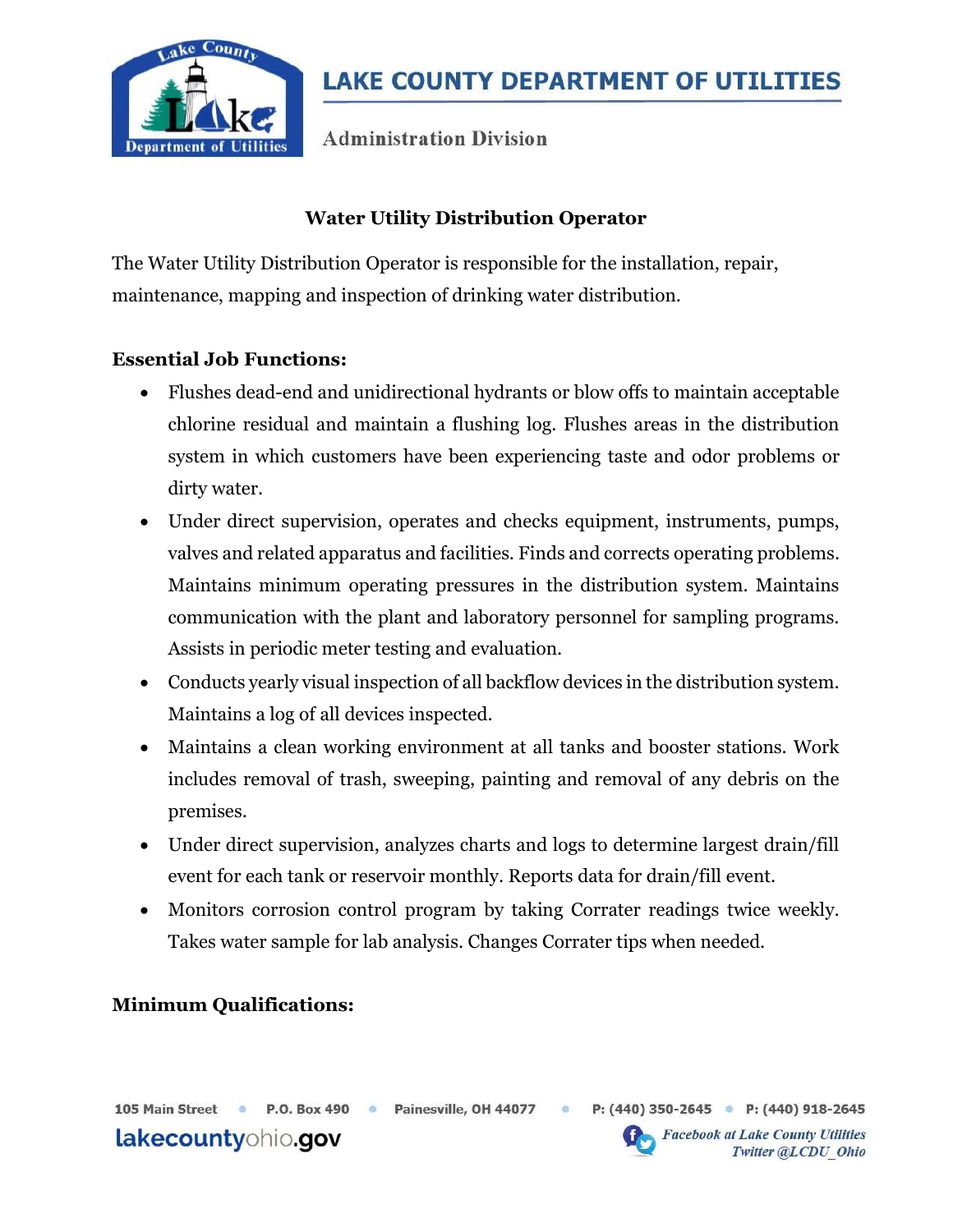

# **LAKE COUNTY DEPARTMENT OF UTILITIES**

## **Administration Division**

Applicants must have a High School diploma or GED. A valid Ohio Driver's license with a safe driving record and a drug screening are required. Applicant must be able to climb ladders up to 180 feet to access elevated water tanks.

## Knowledge, Skills and Abilities:

Applicants familiar with maintenance and repair of pumps, motors, valves, gauges, backflow preventers and regulators are preferred. Familiarity with water treatment is preferable. Knowledge of Microsoft office, GPS collection, blueprints and maps is preferred. Good written and verbal communication skills; ability to have effective working relationships with fellow coworkers, public officials, the general public and regulatory agencies (OEPA) is preferred. This position will include physical labor, including working outdoors in all types of weather conditions. This position requires emergency call out response at all hours of the day and night including weekends and holidays.

#### Job Type: Full Time

Pay:

\$18.25/hr. (with no OEPA Water Distribution Certificate) \$20.50 - \$22.68/hr. (with OEPA Water Distribution Certificate) Additional Premium:

- Class I License: \$1.00/hr.
- Class II License: \$1.25/hr.
- Class III License: \$1.75/hr.

### Fringe Benefits:

- Medical, Dental, Rx, Vision, Telemedicine, Gym Membership, EAP
- 12 Paid Holidays
- Sick (4.6 hrs./pay), Vacation (3.1 hrs./pay), Personal Days (6/yr. from sick time), Overtime, Compensation Time
- PERS 10% employee contribution with 14% employer contribution, Deferred Compensation

P.O. Box 490 . Painesville, OH 44077 .

P: (440) 350-2645 • P: (440) 918-2645



**Facebook at Lake County Utilities** Twitter @LCDU Ohio